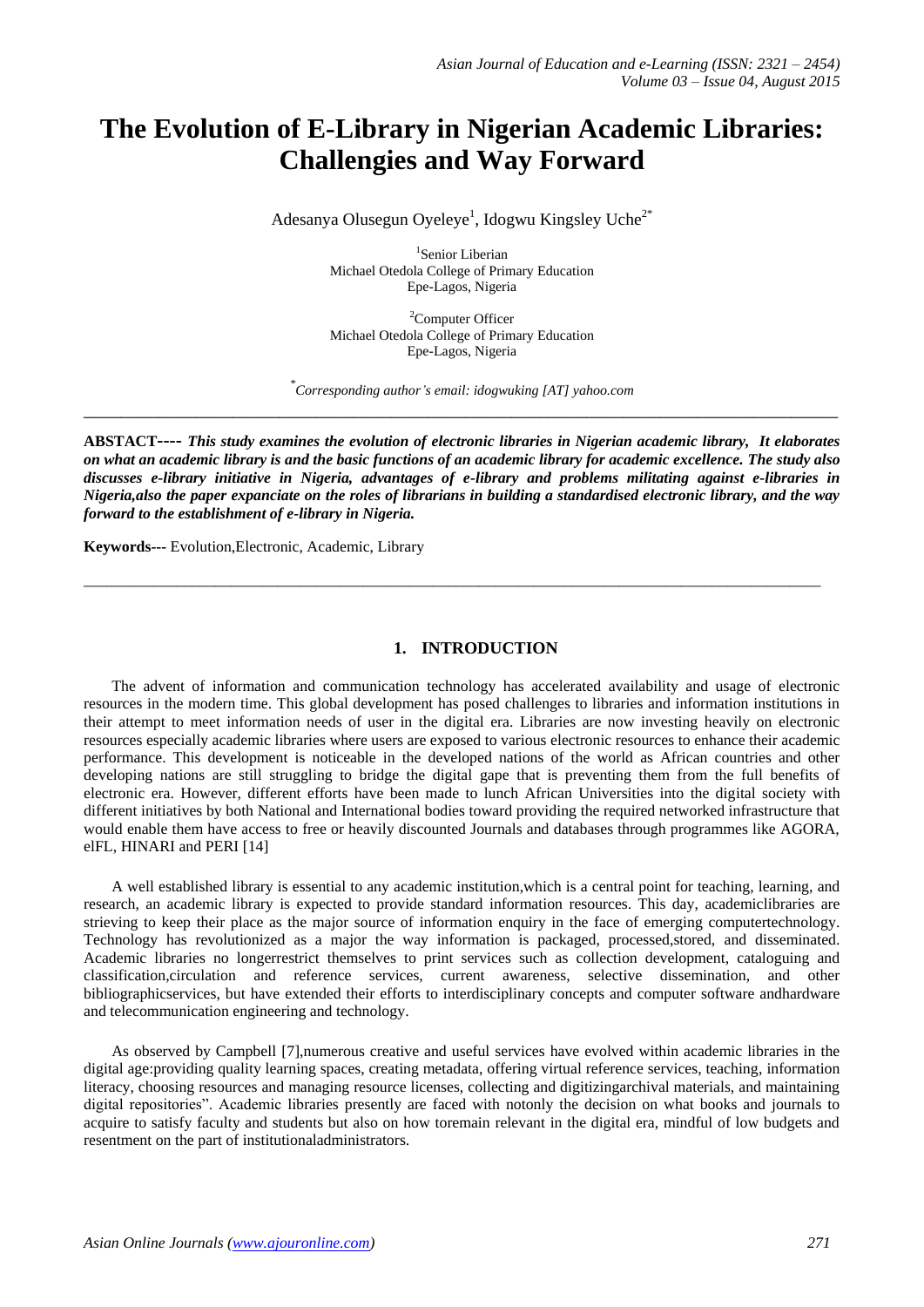The use of technology is increasing, and it is now possible to deliver training to a widely dispersed audience by means of of-demand two way video over terrestrial broadband networks.

Many students and lecturers can gain experience of communications through e-mail and electronic conferencing systems that run over the telephone network. College and university libraries should continue to make increasing use of the eletronic resorces and Internet sources. They should be using the Internet both to access materials, people and resources, and to display their own Web pages created by teachers and students.

## **2. ACADEMIC LIBRARY**

An academiclibrary is a [library](file:///C:\wiki\Library) that is attached to academic institutions above the secondary level, serving the teaching and research needs of students and staff. These libraries serve two complementary purposes, to support the institution's curriculum, and to support the research of the university faculty and students. The support of teaching requires material for class readings and for student papers. In the past, the material for class readings, intended to supplement lectures as prescribed by the instructor. In the period before electronic resources became available, the reserves were supplied as actual books or as photocopies of appropriate journal articles.

Academic library as libraries attached to post-secondary instituiton[3]. These libraries varies and distinctive as the institutions they serve. Academice institution can be classified into two main categories; Universiry and non university institutions . the non university includes, polythechnices, technikons, colleges of education, school fo nursing, etc. Academic libraries perofrms functions directly related to the mission of each institutions.

Academic libraries must decide what focus they take in collecting materials since no single library can supply everything. When there are particular areas of specialization in academic libraries these are often referred to as niche collections. These collections are often the basis of a [specialcollection](file:///C:\wiki\Special_collection) department and may include original papers, artwork, and artifacts written or created by a single author or about a specific subject.

## **2.1 BASIC FUNCTION OF AN ACADEMIC LIBRARY**

[11] stated that the basic role of a library should include; provision of information, educational roles, research function, recreational/entertainment functions and promotion and preservation of culture, this is done through selective, acqusition, organisation, presevation and decemination of informative materials stocked in the library.

He went further to stipulate some of the basic functions of an academic libraries, which includes;

- Provision of infrmation materials required for the academic programme of the parent institutions.
- Provision of materials that is needed for learning.
- Provision of all resources for recreation and for personal self development of users
- Provision of all information sources neede for carring out effective learning and research activites.
- Provision of material which will aid teaching, learning andreseaches activities in there institutions.
- Also provision of material act will inprove the workforce that is the supportive and academic staff to improve productivity.

The functional roles of academic libraries according to [12] includes;

- Acqusition of materials for teaching and research.
- Providing attractive and confortable reading facilitties that encourage student to spend the proportion of their free time in study.
- It circulates materials from the general collection and tje reseve/reference collection.
- It enourage student to develop life long habits to good reading habit.

According to [4], the role of an academic library is as wide as the subject intrest covered by the institutions which serve as the parent body.the library maintain a balance stock in all feilds and especially those in which the institution is intrested. The primary role of an academic library is to serve the reading, reference and research needs of the academic community, which made up of undergraduate, graduate students, faculty members and visiting scholars. They went further to highlight additional roles which includes;

- It provides attractive and comfortable reading facilities that encourage the student to spend the proportion of his free time in study.
- It provides reprogrphic services.
- It select books and other materials and organises theem for easy retrieval by users.
- It makes provision for user education.
- It entertins requests from the user.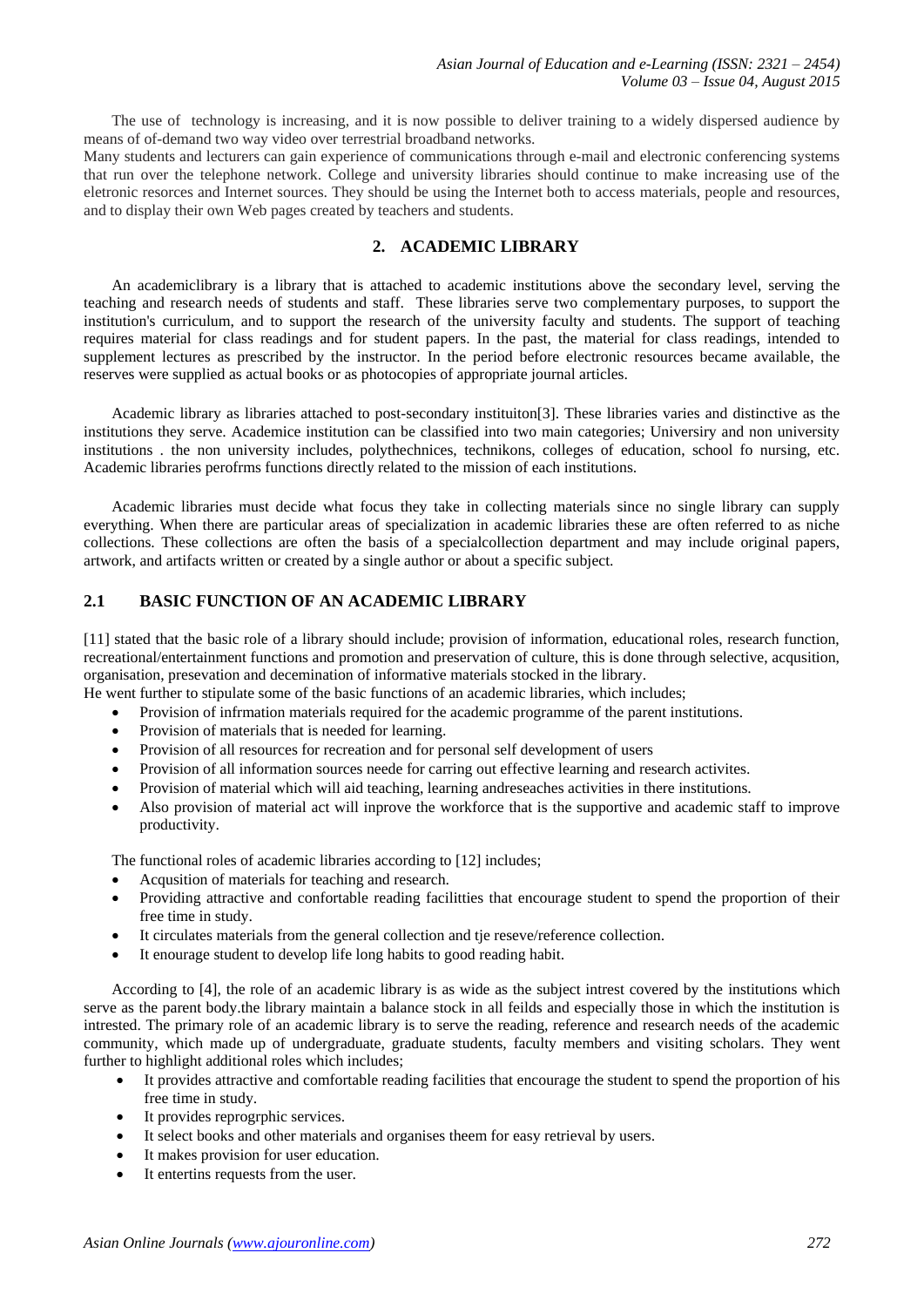The academic library serve as the repositry of insitution publications [4]. He also wnet further that for an academic library tyo perform it myriad for functions,its collection must not only include books and journals but also other materials like audo-visuals, eletronic resources and etc. The libray must has full access to the internet.

#### **3. ELECTRONIC LIBRARY (E-LIBRARY)**

An electronic library is a library in which collections are stored in digital formats and accessible by the use of computers. The electronic content may be stored locally, or accessed remotely via computer networks. An eletronic library is a type library whose collection are stored in eletronic formateand accessble through the use of computer network of information retrieval system. With the arrival of computers, the concept centered on large bibliographic databases, the now familiar online retrieval and public access systems that are part of any contemporary library. When computers were connected into large networks forming the Internet, the concept evolved again, and research turned to creating libraries of digital information that could be accessed by anyone from anywhere in the world. Phrases like "virtual library," "electronic library," "library without walls" and, most recently, "digital library," all have been used interchangeably to describe this broad concept. Materials in e-library are basically eletronic materials, these materials are also refered to as digital materials.

#### **3.1 E-LIBRARY INITIATIVE IN NIGERIA**

The Federal Government of Nigeria through the National Universities Commission (NUC) initiated various programmes designed to lunch Nigerian Universities into information global society. Among the projects according to [13] include automation of university libraries using Management Information Systems (MIS) and Nigerian Universities Network (NUNET). NUNET was aimed at developing a viable local and wide area network in each institution. However, despite the aforementioned effort, [10] observed that the National Universities Commission Virtual Library Project initiated in early 2002, the National Board for Colleges of Education Virtual Library, the National Open University Library Project and the UNESCO Virtual Library Pilot Project initiated in 2003 were some of the various initiatives by the Nigerian Ministry of Education regarding Virtual (eletronic) libraries for higher institutions in Nigeria, but yet none of the efforts had yielded any functional virtual (eletronic) library at that time.

In recent years there has been a tremendous progress in the area of telecommunications industry in Nigeria, Nigerian ICT industry had been boosted with millions of telephone lines that were connected. Also Internet service has grown steadily as Internet Service Providers (ISPs) and cyber café operators continue to expand [9]. Besides, this another recent success story in digital library development in the country was reported by IT News Africareported by [5] stated that the Mobile Telephone Networks (MTN) Nigeria had successfully deployed and commissioned digital libraries in three (3) Universities in Nigeria. The three universities are the Ahmadu Bello University, Zaria, the University of Lagos and the University of Nigeria, Nsukka. The fourth one which has been billed for commissioning early 2011 is established at the University of Benin.[2] also indicated the operation of e-library in University of Ilorin.

#### **3.2 ADVANTAGES OF E-LIBRARY**

Electronic library also refered to as digital library is a means of easily and rapidly accessing books, archives and images of various types are now widely recognized by commercial interests and public bodies alike.Traditional libraries are limited by storage space, Digital library have the potential to store much more information, simply because digital information requires very little physical space to contain it. As such, the cost of maintaining a digital library can be much lower than that of a traditional library. A physical library must spend large sums of money paying for staff, book maintenance, rent, and additional books. Digital library may reduce or, in some instances, do away with these fees.

Both types of library require cataloguing input to allow users locate and retrieve material. Digital libraries may be more willing to adopt innovations in technology providing users with improvements in electronic and audio book technology as well as presenting new forms of communication such as wikis and blogs; conventional libraries may consider that providing online access to their OPAC catalogue is sufficient. An important advantage to digital conversion is increased accessibility to users. They also increase availability to individuals who may not be traditional patrons of a library, due to geographic location or organizational affiliation.

[17] asserts that the virtual library has an opportunity to address the scarcity of teaching and research materials in the libraries of institutions of higher education in Nigeria. Okebukola, in [15] argued that a digital library would improve the quality of teaching and research through the provision of current e-books, journals, and other library resources. It will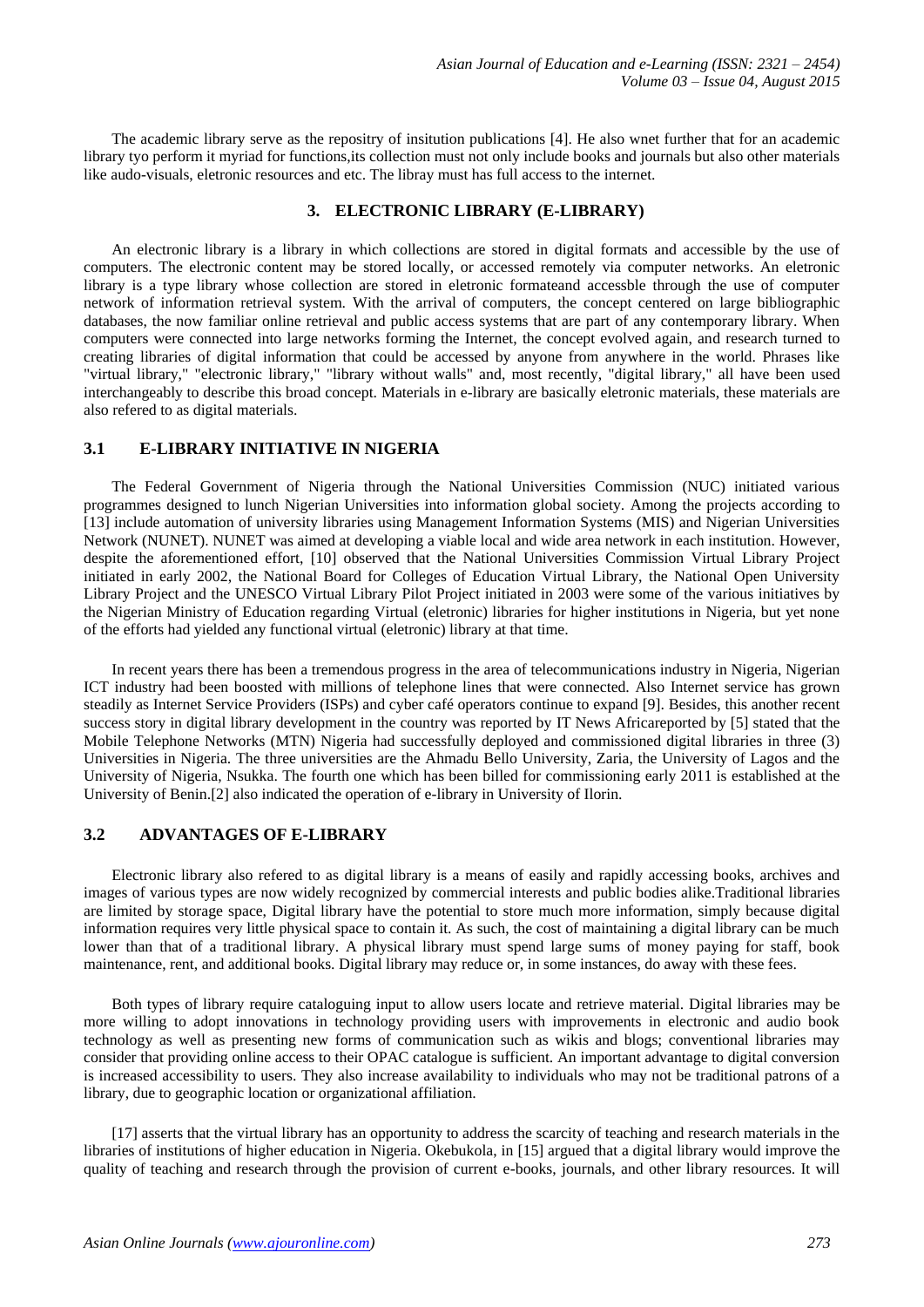also enhance scholarship, research and lifelong learning through the establishment of access to shared global virtual archival collections.

[16] stipulated that digital library; compaired to the traditonal library is more of blessing to development of the profession due to thec underlisted;

- **No Physical Boundary**. The user of a digital library need not to go to the library physically; people from all over the world can gain access to the same information, as long as an Internet connection is available.
- **Round the Clock Availability** A major advantage of digital libraries is that people can gain access 24/7 to the information.
- **Multiple Access**. The same resources can be used simultaneously by a number of institutions and patrons. This may not be the case for copyrighted material: a library may have a license for "lending out" only one copy at a time; this is achieved with a system of digital rights management where a resource can become inaccessible after expiration of the lending period or after the lender chooses to make it inaccessible (equivalent to returning the resource).
- **Information Retrieval**. The user is able to use any search term (word, phrase, title, name, and subject) to search the entire collection. Digital libraries can provide very user-friendly interfaces, giving clickable access to its resources.
- **Preservation and Conservation**. Digitization is not a long-term preservation solution for physical collections, but does succeed in providing access copies for materials that would otherwise fall to degradation from repeated use. Digitized collections and born-digital objects pose many preservation and conservation concerns that analog materials do not. Please see the following "Problems" section of this page for examples.
- **Space**. Whereas traditional libraries are limited by storage space, digital libraries have the potential to store much more information, simply because digital information requires very little physical space to contain them and media storage technologies are more affordable than ever before.
- **Added Value**. Certain characteristics of objects, primarily the quality of images, may be improved. Digitization can enhance legibility and remove visible flaws such as stains and discoloration.

# **4. CHALLENGES OF E-LIBRARY IN NIGERIAN ACADEMIC LIBRARIES**

Building and sustaining a electronic library requires the proper technological infrastructure. This infrastructure includes telecommunication, servers, application platforms and software applications. Telecommunication infrastructure is a major factor in the deployment of Information and Communication Technology (ICT), particularly for the implementation of a electronic library. Nigeria has recorded a massive improvement in the telecommunication industry over the past few years. The Nigerian Communications Commission's regulatory efforts have led to increased competition and availability of a wide range of voice, data, and Internet applications and services. The improvement has led to the proliferation of Internet cafes in all parts of the country and this has also made a significant impact in all sectors; commerce, social and educational.

Despite the improvement in technology there are a lot yet to be done. The lack of a national fiber network backbone infrastructure is a major issue in a successful implementation of the electronic library. Bandwidth and connectivity for higher education institutions and their Internet service providers are deployed using expensive technology like the VSATs, thereby reducing the number of higher education institutions that can benefit from the eletronic Library resources sharing as well as eliminating its advantages.

The erratic nature of electric power supply in Nigeria is another major set back that needs to be addressed for the successful implementation of a electronic library. Most Internet cafes and computer networks are run using generators which significantly increase the cost of Internet access. Providing a reliable electric power supply has to be part of the planning and deployment of a network infrastructure.

Maintaining web servers that host locally digitized materials and other digital resources hosted remotely as well as maintaining proxy access to restricted resources requires web technology skills. [8] stipulated that developing, installing and configuring web applications in a network environment requires an understanding of how the chosen network operating system handles the different levels of access privileges among users. Unfortunately, Nigeria has an acute shortage of digital/systems librarians and experienced web technology staff in academic libraries to install and manage technology networks (Ashcroftand Watts, 2004). In addition to the difficulties arising from the scarce technological skills to maintain the service, a web/proxy server needs to be up and running 24/7 and this is almost impossible with the erratic power supply.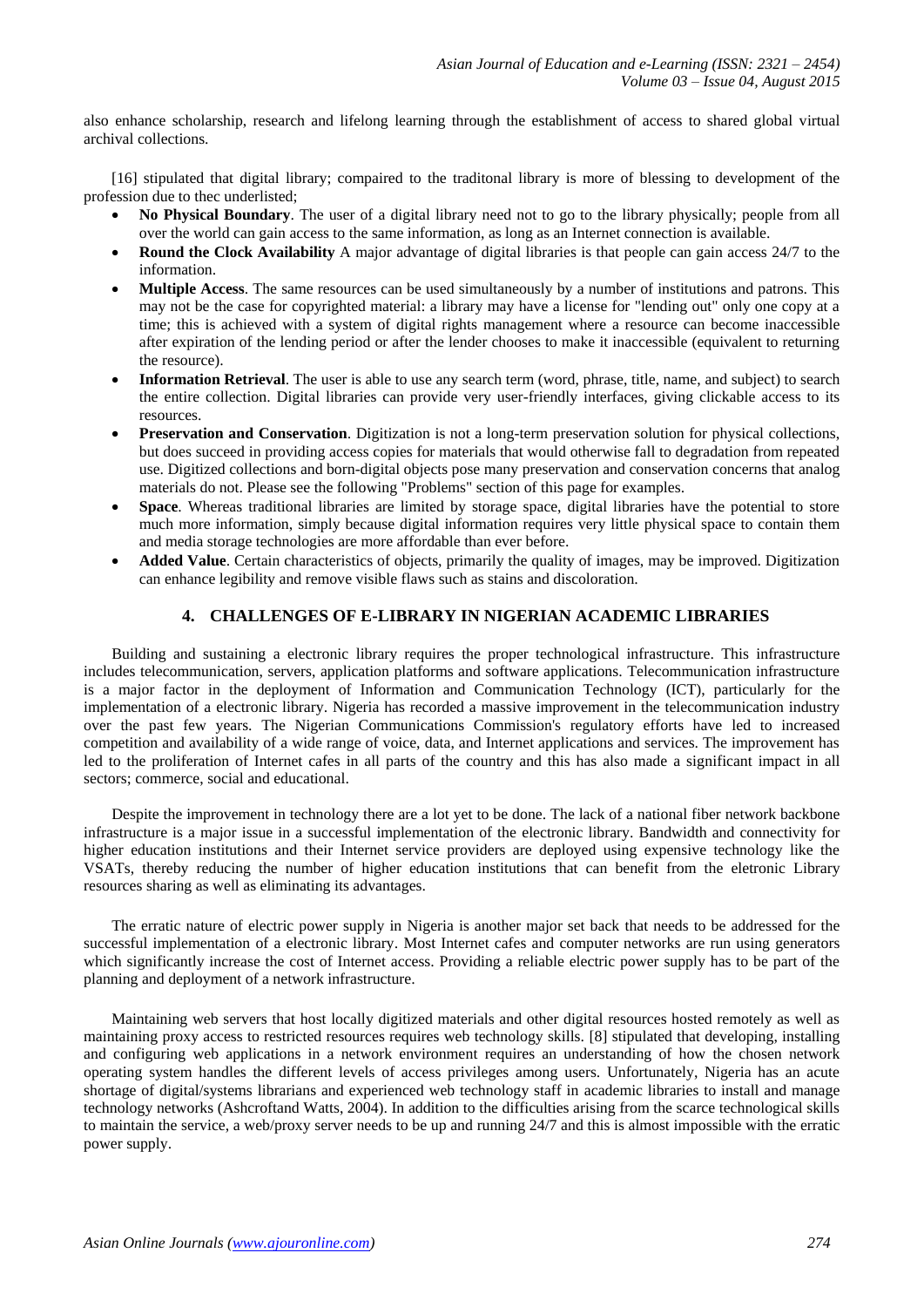## **4.1 ROLES OF NIGERIAN ACADEMIC LIBRARIANS IN BUILDING A ELECTRONIC LIBRARY**

Electronic library is the future of academic libraries in any nation of the world. They have brought about a complete different way of information retreaval, whereby redefining the role of the academic libraries and librarians. Academic librarians with web technology skills will be required to facilitate skilled information retrieval, and to arbitrate between the user and the information to help users evaluate what they retrieve. Nigerian academic librarians, are now faced with the challenges of acquiring web technology skills to augment what they traditionally learnt, in other to be able to contribute to the success of the Virtual Library.

The selection of materials for the electronic library is the responsibility of the librarian, hence the need for skills to locate and evaluate electronic resources. Managing subscriptions to electronic resources and negotiation of licences is another responsibility the acquisition librarians would need to acquire. Apart from subscribing for electronic resources, librarians will need to also identify open access and free web-based materials that can also be included in the electronic library. They will also have to provide their patrons with help and assistance in finding, evaluating, and understanding the universe of information that the digital world provides. The implementation of a electronic library also implies that libraries will spend more money on hardware, software, licensing, training, and experts with web technologies skills to support and manage the library. Money will also be spent on translating content into digital form and facilitating access to the resources.

## **5. WAY FORWARD**

The following examined problems and charlenges of the actuallisation of effective and efficient eletronic library in Nigerian academic libraries, the underlisted are suggested way forward for the actualization of functional eletronic libray in Nigeria academic libraries:

The Federal government of Nigeria must as a matter of urgency improve the basic National Information Infrastructure, particularly electricity and telecommunication and ensure the full implementation of the National Information Technology Policy. Electronic library initiatives must include librarians and information professionals, who will be involved in selection and acquisition of electronic resources for the Library.

Librarians and information professionals involved in building the electronic library should be trained in information and web technologies skills. With the dynamic nature of digital technology, they must constantly trained and retrained in information and web development technologies throughconferences and workshops.

Academic Libraries should provide access to electronic resources, free web based resources, locally digitized resources, and open access resources. To help address the cost of electronic resources and proprietary software, the government of Nigeria should encourage the use of open source software and open access electronic resources. The tertiary institution should equip their libraies with the enabling technology to access the eletronic resources. Also academiclibraries should seek more grants and other sources of funding to establish and upgrade the necessary information infrastructure.

In conclusion, The growing number of higher institutions and poor funding by the government of have implications for research and development, as research depends on having access to the current and relevant literatures. Having recognized the advantages associated with a electronic library, the Government has put in place policies and various.

The government through the ministry of Education and Academic institutions must make a deliberate effort to provide funds for policy implementation, provide necessary technology training for librarians, staff and develop national information infrastructure. The enabling technology infrastructure for building a virtual library must include stable electricity, and upgrading or installing a high speed Internet connection to support a variety of servers, such as web servers, proxy servers for remote access, FTP servers for uploading and downloading large files, with appropriate digital library software in each higher institution. Perhaps most important, systems/digital librarians with the required skills to manage and maintain this technology infrastructure need to be trained or employed.

## **6. REFERENCES**

[1] Abdullah, N and Gibb, F. "A survey of e-book awareness and usage amongst students in an academic libraries in Nigeria",Proceedings of International Conference ofMultidisciplinary Information Sciences and Technologies,Merida, 25-28 October,Availableat:http://strathprints.strath.ac.uk/2280/1/strathprints002280.pdf, 2006.